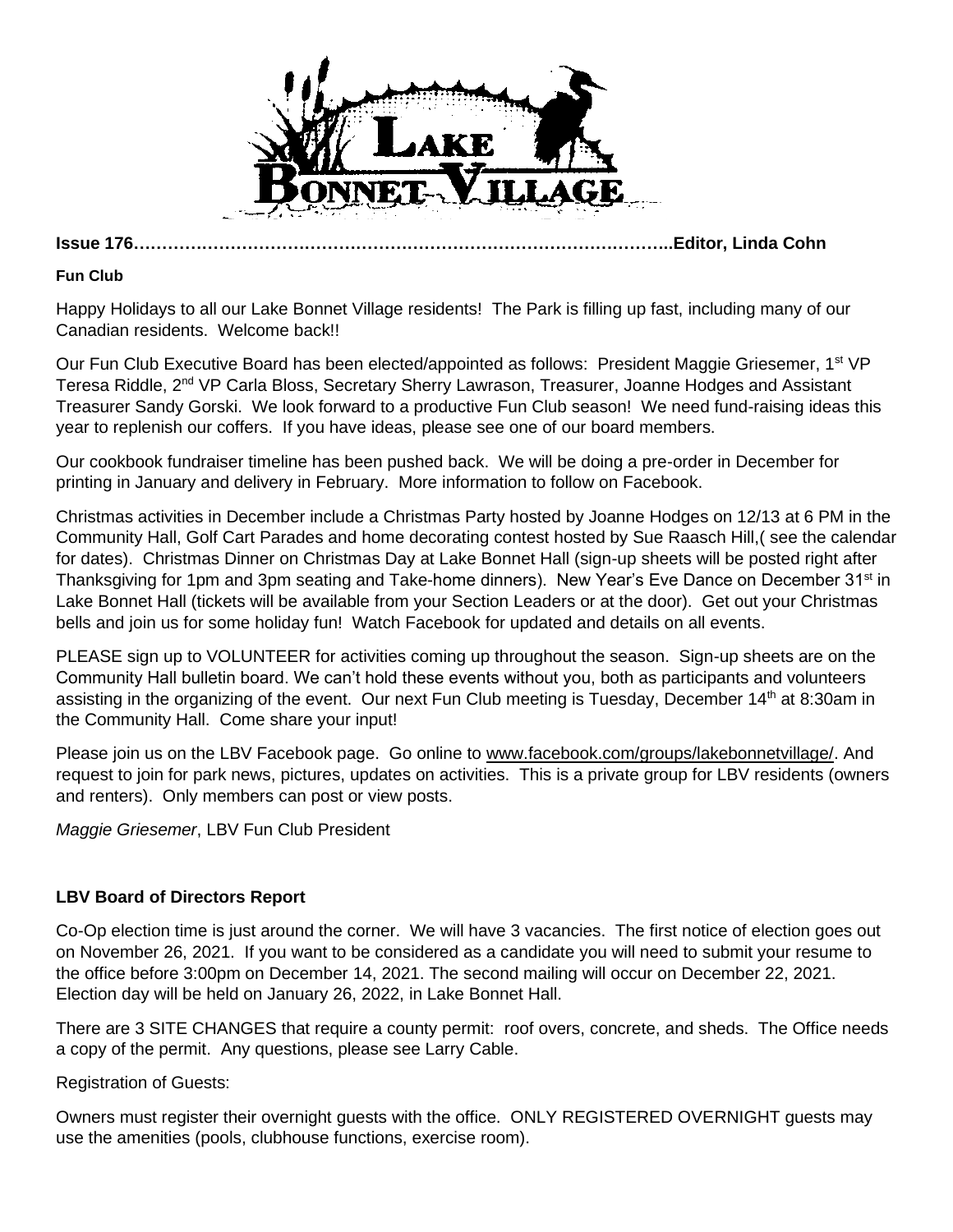If you rent your residence, you forfeit your rights to any amenities. If your renters have overnight guests, they must register them with the office and pay \$4.00/day per person.

We have several new shareholders that have been added during 2021:

| <b>Steve and Charolett Wright</b>      | 2766 E Oakwood Dr     |
|----------------------------------------|-----------------------|
| Steve and Peggy Rowe                   | 2857 E Oakwood Dr     |
| Rebecca Richardson                     | 2848 E Oakwood Dr     |
| Michael and Terry Ingalls              | 2851 E Elmwood Dr     |
| <b>Rex Thompson</b>                    | 2819 E Elmwood Dr     |
| <b>Celina McQuestion</b>               | 2842 E Elmwood Dr     |
| Jon and Pat Pringle                    | 2941 Lake Dr          |
| Dean and Judy Robertson                | 2988 Lake Dr          |
| Robert and Debra Holden                | 3054 and 3060 Lake Dr |
| Sandra Thompson                        | 2950 Sandy Beach Road |
| Joseph Sterople and Edith Zapir        | 2980 Sandy Beach Road |
| David and Penny Carlino                | 2969 Bristlecone Rd   |
| Joanne Bolligar and Larry Hampton      | 2964 Bristlecone Rd   |
| Donald and Patricia Sabo               | 3019 Bristlecone Rd   |
| Keith and Tina Schafer                 | 2609 Trimble          |
| <b>Debra Potts</b>                     | 2683 Canal            |
| <b>Pam Chambers</b>                    | 3036 Grove Road       |
| <b>Edward and Christina Primm</b>      | 2643 S Driftwood Dr   |
| Kenneth and Tammy Brindle              | 2671 S Driftwood Dr   |
| <b>Teresa Zoesch and James Bredahl</b> | 2658 S Redwood Dr     |
| Michael and Marie Priesinger           | 2666 S Redwood Dr     |
|                                        |                       |

We have several more that paperwork has not been completed. Welcome all!

*Byron Townsend,* President LBV Board of Directors

# **Golf Cart Parade and House Decorations**

Please participate in our golf cart Christmas parade and house decorating contest. Scheduled dates are December 9<sup>th</sup>, 11<sup>th</sup>, 14<sup>th</sup>, 17<sup>th</sup>, 20<sup>th</sup> and 23<sup>rd</sup>. You do not have to participate on all the dates, just show up and join the parade when you can. There will be judging for both the best decorated carts, (bikes), and best decorated houses. Winners will be announced, and prizes awarded at the annual Christmas Dinner, December 25<sup>th</sup>. For additional information, contact Sue at 440-536-7510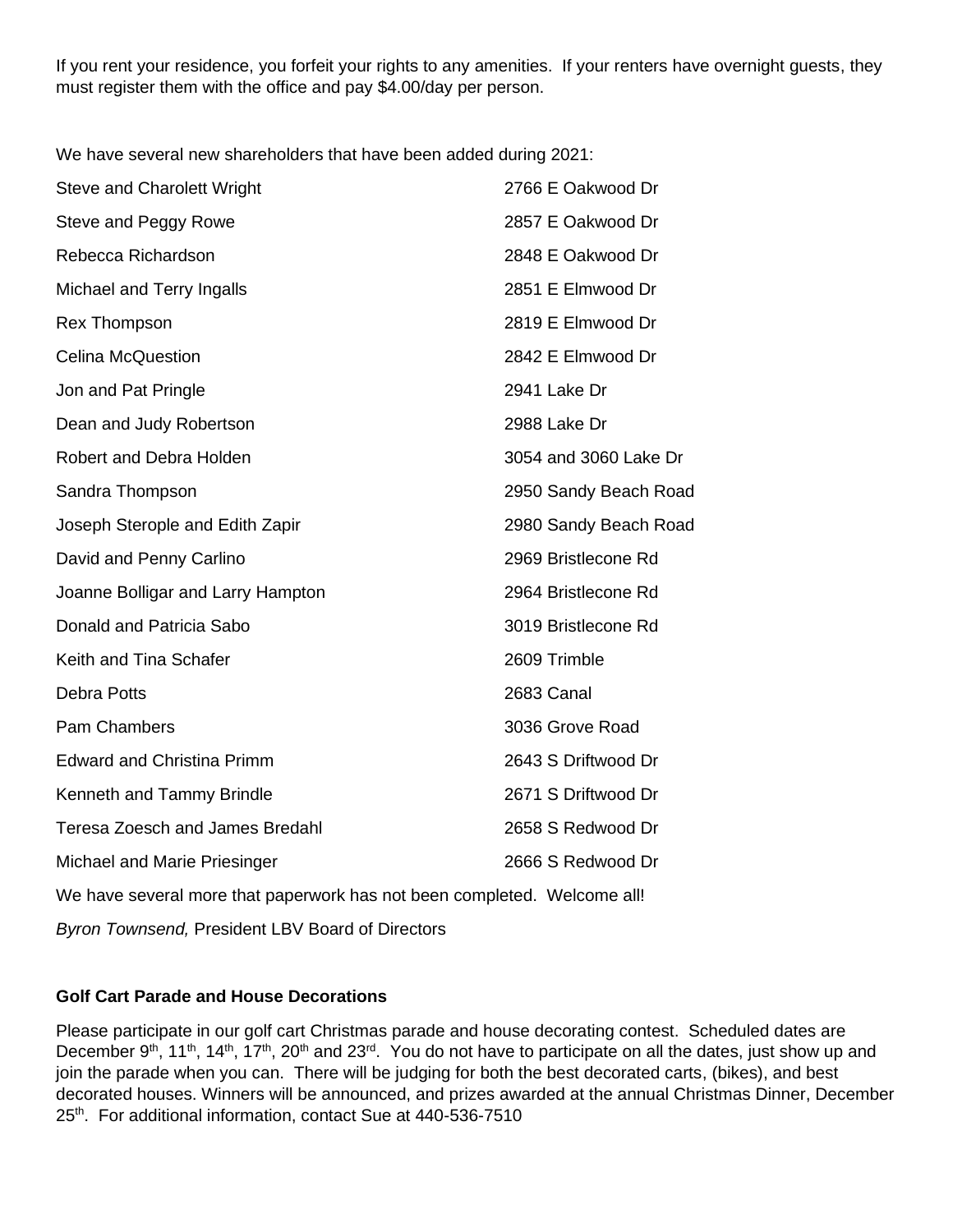## **Fire Ring**

Join us Wednesdays beginning December 1<sup>st</sup> from 4-6pm at the Fire Ring. Bring your supper, and beverage, POPCORN is provided! The Fire Ring is behind Lake Bonnet Hall, picnic tables and benches are present. *Jim Macdonald*

## **Women's Shuffle**

Monday Women's shuffle will start on January 3<sup>rd</sup>, at 9:30 am. We need shufflers, and subs. We have lots of fun and experience is not necessary. If you don't know how to shuffle, we are happy to teach you. So come to the Shuffle Courts behind Community Hall @9:30am on Mondays and join the fun and make new friends. There is no play when the temperature is less than 58 degrees. Any questions, contact Shirley McAnally @ 414-466-1669. If no answer, please leave a message and I will return your call. *Shirley McAnally*

Wednesday Women's shuffle will start on January  $5<sup>th</sup>$  @ 9:30 am. As Shirley stated, come have fun and make new friends or renew old friendships. We also will not play when the temperature is less than 58 degrees. Call *Sherry Duda* @ 410-440-9633 with questions or come on the 5<sup>th</sup> to play.

### **Thank you**

I wish to thank everyone for all the prayers, card, and well wishes after the death of my daughter, Kimberly Summers, Tipton, Indiana. *Ralph Scharff*

### **2022 Ohio Dinner**

The Ohio Dinner is scheduled for January 25, 2022, at 5:00pm in the Community Hall. Mark your calendars. All Ohioans are included. This includes Ohioans now living in Lake Bonnet year round. Any door prizes you wish to contribute should be brought to the Community Hall the day of the dinner between noon and 3pm; decorating will be occurring during that time. Not sure how food will be handled at this time. **If back to normal, meat (chicken) and drinks (coffee and iced tea) will be provided. Please bring a covered dish or two to share.** Otherwise. we will go with whatever plan is in place and you will be notified. There will be a planning committee meeting on January 10<sup>th</sup> at 1:00pm in the Community Hall. Be on the alert for any posting of any other information regarding our dinner. Join us at the planning meeting if you have ANY interest in planning or assisting with the dinner. Call or see *Bob Lower* with questions or suggestions, 614-519-6357.

## **Chatter**

A hardcopy of the calendar will be made available every month. The newsletter will be available online at the website and Facebook and a limited number will be printed. Knowing how many require a printed copy will be a challenge. I ask that you inform your Section Leaders as they distribute the calendar if you require the Chatter in print. They will then share that number and for the month of January, a more accurate count should be known. Thank you for your patience and indulgence. *Linda Cohn*